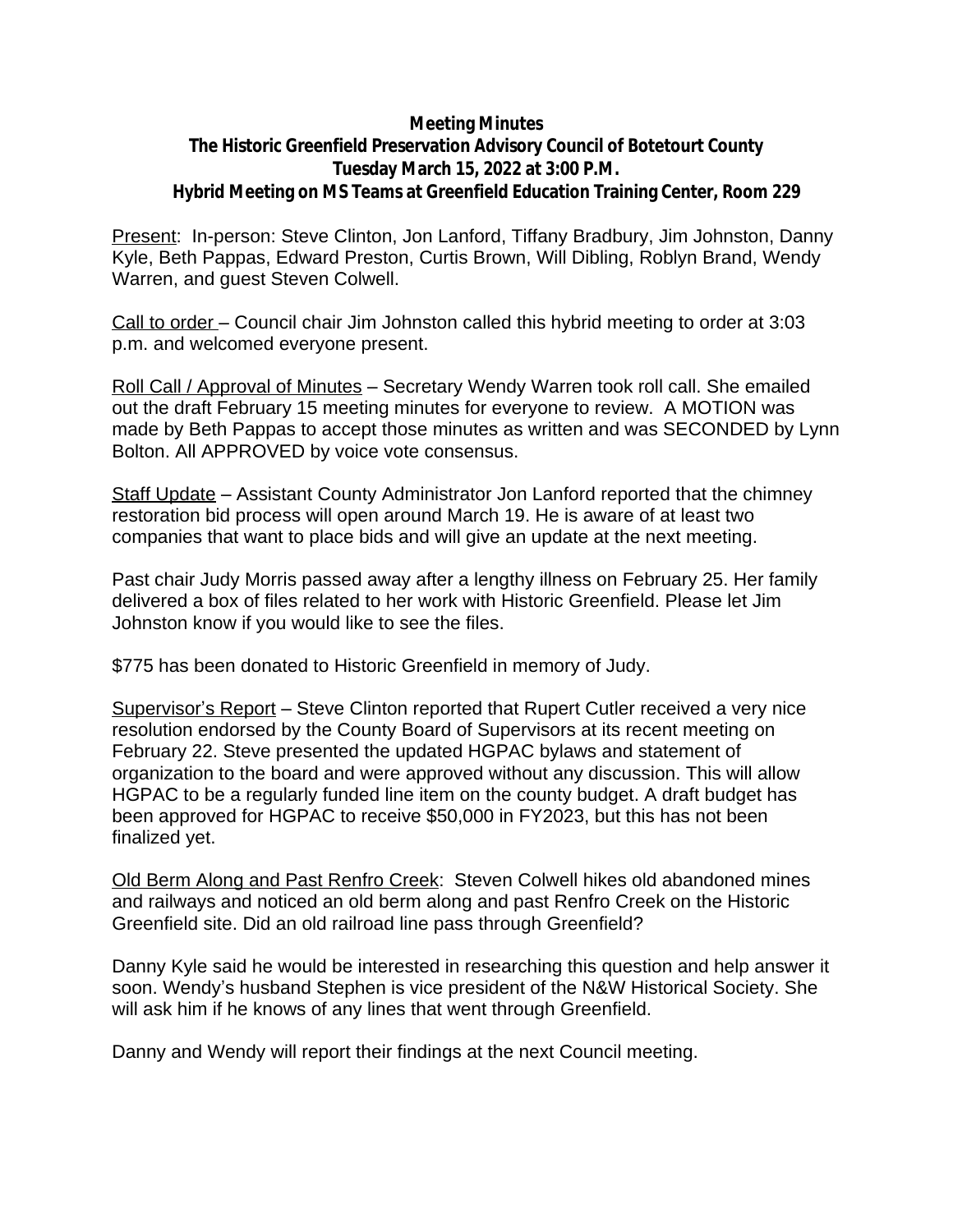WDBJ-7 News Story for Black History Month – Jim Johnston reported that the news story on WDBJ-7 about Historic Greenfield turned out really well. He thanked Beth Pappas, Cheryl Sullivan-Willis and Curtis Brown for being a part of that interview.

Here is the link to this story that aired on February 24: [Historic Greenfield News Story](https://www.wdbj7.com/2022/02/24/local-volunteers-work-preserve-restore-botetourts-historic-slave-cabins/?fbclid=IwAR2c43ODm8m2QrL1RPFQBYwhcuGAamCOpI1yprNCKsFTUqoRpgNv0s2yLfM)  on WDBJ-7

Tiffany Bradbury learned that the podcast had the most downloads since 2019.

Can Council use the link for promotional purposes? Yes. Tiffany can ask for raw footage if needed.

Jim said the video and podcast have generated a lot of interest and was wondering if Council should conduct a fundraiser event soon.

Historic Greenfield Video Update – Danny Kyle reported that Dan Pizzoni needs assistance in wrapping up his part of the video production. Ian will meet with Dan soon, and hopes to be done by late March.

He will send a link to Council of the entire video once completed.

Former Member Recognition – Jim Johnston would like Council to be consistent in its recognition of former Council members. He asked Danny to investigate the cost of a plaque from AAA Trophy that would be a permanent way to preserve the names of those no longer on the Council and that could be on display in the County administration building.

A resolution of their service should be hand delivered or mailed to them along with a note indicating that their names would be engraved on this new plaque.

A MOTION was made by Lynne Bolton that the HGPAC develop a resolution commemorating the past service of those who used to serve on the Council and to engrave their names on a plaque to be purchased soon. Those names will include: Past Chair David Marcum (2019), Past Chair Judy Morris (2020-21), and past members John Rader (2019), John Bradshaw (2019-2021), and Rupert Cutler (2019-2022). A SECOND was made by Edward Preston. All APPROVED by voice vote consensus.

Jim recommends that members of Greenfield Committees prior to 2019 be included in this endeavor as well. Steve Clinton asked the Board of Supervisors to form the current Council in February 2018. Its first formal meeting was held in November 2018.

Danny and Lynne will take the lead on this commemorative process for former Council members.

Legacy Committee – Edward Preston is working with the County Library to secure a digital voice recorder and has a meeting with the branch manager soon. He needs to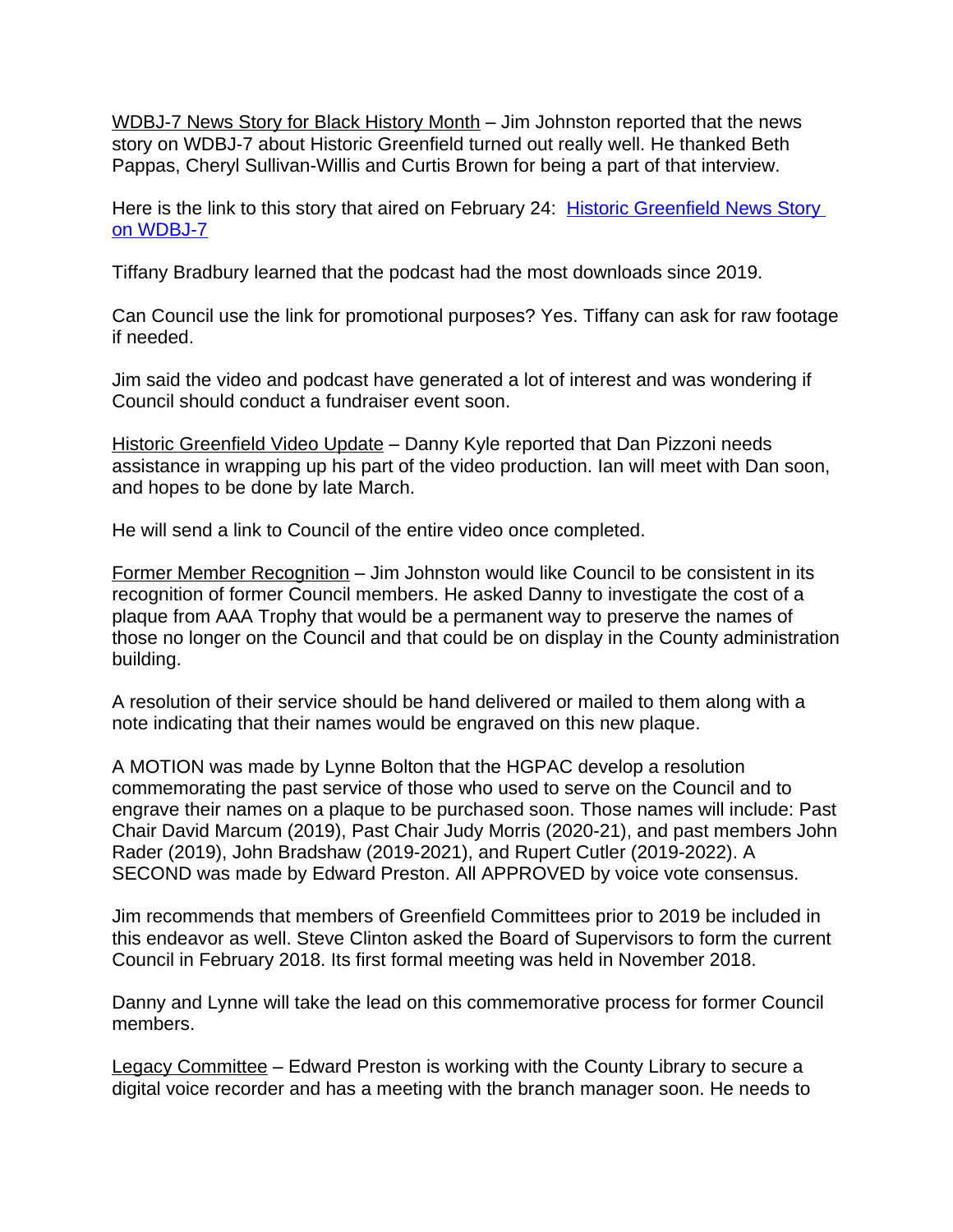come up with a list of questions to ask members of the Greenfield community about their childhood memories there.

Beth Pappas can give Edward a list of questions he can use.

This committee's goal is to ask questions of the older generation that will provide memories and stories for the younger generation to read.

Fundraising – Beth Pappas has received no brick paver orders since the last meeting.

Garden Tour at Santillane – Beth Pappas is seeking volunteers to help work a Historic Greenfield information table at the Garden Club Tour at Santillane on Saturday April 30 from 10 am - 4 pm. Wendy and two other members from her DAR chapter can help with this. Jim will be in attendance but working the Lewis & Clark Legacy Trail table.

Create a Council Member Search Committee – Jim Johnston would like to add two new members to the Council in 2022. Steve gave a reminder to follow the updated bylaws in the nomination process. The HGPAC can have 8 to 15 members.

Jim, Wendy and Steve will get together before the next meting to discuss this process. Wendy will email Jim an updated contact list of Council members.

Roanoke Valley Preservation Foundation – Jim Johnston reviewed the RVPF Most Endangered Historic Site application, which has a deadline of March 21. Several County entities have been listed in the past, but Jim wants to make sure it is appropriate for HGPAC to submit this application.

In 2016 the County Board of Supervisors were awarded the RVPF "Bulldozer Award" for moving the two slave structures. The HGPAC has since rectified that issue but needs to be careful not to draw further criticism in its preservation efforts. Would applying for this nomination be a negative or positive thing for the HGPAC?

It was recommended that Jim fill out the application for the Jefferson Gardens, as that is an endangered asset of Historic Greenfield. Jim and Wendy will work together in filling out that application soon.

Old Business – Steve Clinton asked Jon Lanford if he has any new information on building a trail in the preservation area. Jon said no action has been taken yet, but a conversation has begun.

New Business – Lynne Bolton promoted Saturday May 14 as "Step Back into History Day" in Fincastle from 10 am  $-$  2 pm. It is a day of self-quided tours, and local history groups can set up information tables, wear period costumes, and present historic interpretations. If the HGPAC wants to have a table then it will need volunteers to run it.